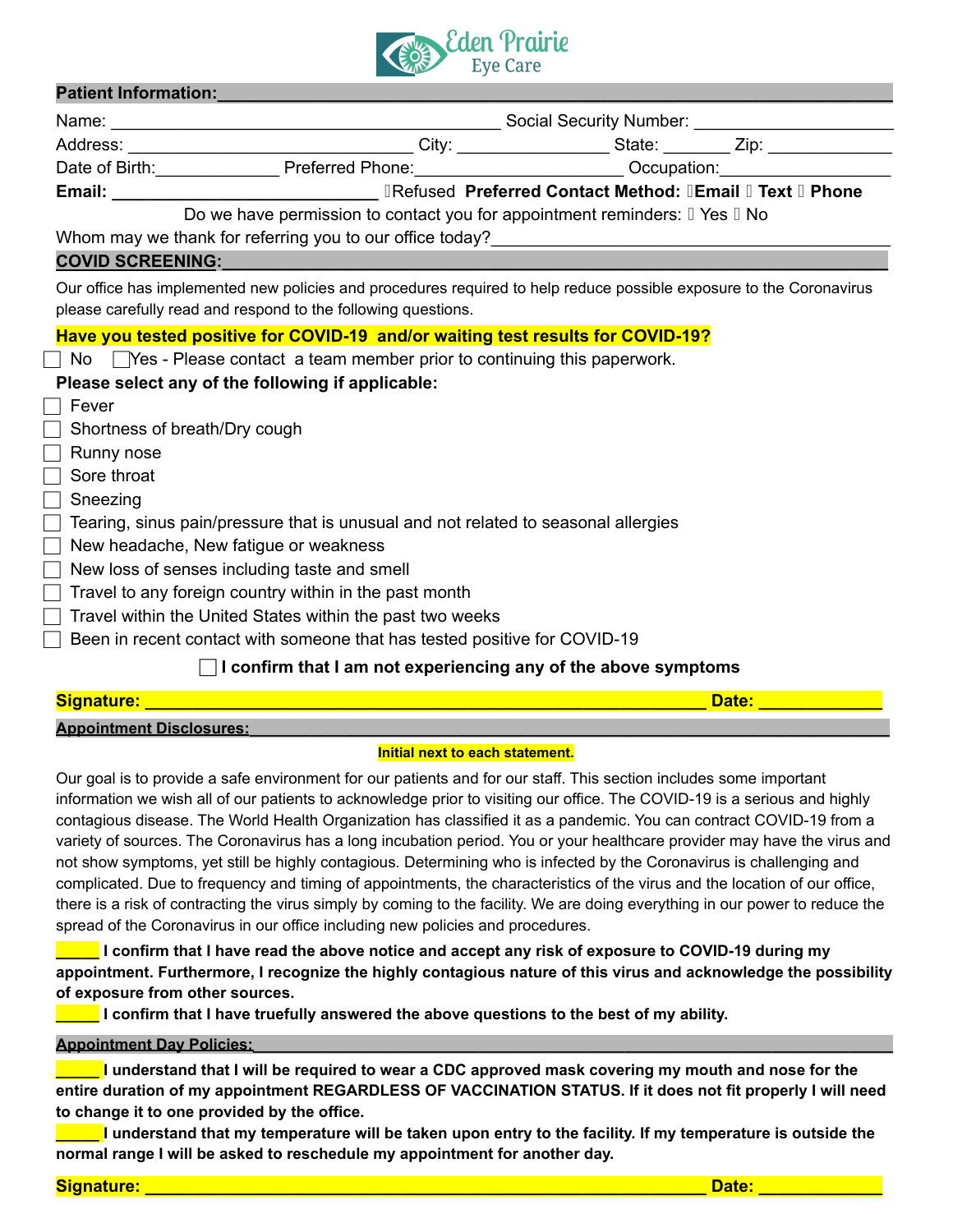

#### **PRINTED NAME:\_\_\_\_\_\_\_\_\_\_\_\_\_\_\_\_\_\_\_\_\_\_\_\_\_\_\_\_\_\_\_\_\_\_\_\_\_\_\_\_\_\_\_ Today's Date:\_\_\_\_\_\_\_\_\_\_\_\_\_**

# **HIPAA Privacy Acknowledgement (Brochure Available Upon Request):\_\_\_\_\_\_\_\_\_\_\_\_\_\_\_\_\_\_\_\_\_\_\_\_\_\_\_\_**

- I authorize Eden Prairie Eye Care to share medical information to providers involved in my treatment.
- I acknowledge that I have been given the opportunity to read and/or receive Eden Prairie Eye Care's Notice of Privacy Practices and this authorization is to remain in effect until revoked by me in writing.
- The following listed person(s) have my permission to discuss medical and financial information on my behalf (optional): \_\_\_\_\_\_\_\_\_\_\_\_\_\_\_\_\_\_\_\_\_\_\_\_\_\_\_\_\_\_\_\_\_\_\_\_\_\_\_\_\_\_\_\_\_\_\_\_\_\_\_\_\_\_\_\_\_\_\_\_\_\_\_\_\_\_\_\_\_\_\_\_\_\_\_\_\_
- I have the right to receive my medical information in the format that I request including in person pick up, fax, email or postal mail service. I understand that should I request that my medical information be sent by email that there is an inherent risk of this information being intercepted associated with unsecured email use. **If you do NOT want to receive information by email please initial here \_\_\_\_** , otherwise by signing below you acknowledge that risk and authorize us to send information you specifically request to the email address on file.

#### PATIENT/GUARDIAN SIGNATURE:

#### **Payment Policy:**

- By signing below I am acknowledging that I am responsible for payments for services rendered in the event that my insurance does not cover them. In addition, all payment not submitted to insurance is due on the date of service. In the event that it is not collected or my insurance determines a balance is my responsibility, I will be billed a maximum of three times by mail. If no response is received, a \$20 collection fee will be added to my account and the balance will be forwarded to a collection agency.
- I recognize that it is my responsibility to keep Eden Prairie Eye Care up to date with my current mailing address.

# PATIENT/GUARDIAN SIGNATURE:

### **Medical and Vision Insurance Plan Policies:**

- I understand that filing a medical/vision insurance plan is an additional service provided by this clinic.
- In the event that my plan determines that I am not eligible for coverage at the time of service, by signing this statement below, I hereby agree to be financially responsible for charges not covered by my plan.
- By signing below, I am requesting payment of authorized insurance benefits be made to Eden Prairie Eye Care for services furnished to me by the optometrist providing care at this clinic.

### PATIENT/GUARDIAN SIGNATURE:

#### **Private Pay Patients:\_\_\_\_\_\_\_\_\_\_\_\_\_\_\_\_\_\_\_\_\_\_\_\_\_\_\_\_\_\_\_\_\_\_\_\_\_\_\_\_\_\_\_\_\_\_\_\_\_\_\_\_\_\_\_\_\_\_\_\_\_\_\_\_\_\_\_\_\_**

● I have chosen the private pay option and decline insurance submission. I understand that payment is due for all services rendered on the date of service.

## PATIENT/GUARDIAN SIGNATURE:

#### **Contact Lens Wearers:**

- The cost for contact lens evaluations is between **\$59.00 and \$79.00.** Any follow up visits and trial contact lenses required for this process will be included in this fee within the 90 day fit period.
- All new contact lens wearers will be required to complete a contact lens insertion and removal class in office and are charged an additional fee of **\$25.00.**
- **New Patients:** Please tell us about your lenses here: **Do you sleep in your lenses? ⃞Yes ⃞No**
- **● Brand:\_\_\_\_\_\_\_\_\_\_\_\_\_\_\_\_\_\_\_\_\_\_\_\_\_\_\_ Prescription: RT:\_\_\_\_\_\_\_\_\_\_\_\_\_\_\_\_\_\_\_ LT:\_\_\_\_\_\_\_\_\_\_\_\_\_\_\_\_\_\_\_** I have read these statements and wish to proceed with a contact lens evaluation during today's visit:

# **PATIENT/GUARDIAN SIGNATURE:\_\_\_\_\_\_\_\_\_\_\_\_\_\_\_\_\_\_\_\_\_\_\_\_\_\_\_\_\_\_\_\_\_\_\_\_\_\_\_\_\_\_\_\_\_\_\_\_\_\_\_\_\_\_\_\_\_\_\_**

### **Retinal Evaluation:\_\_\_\_\_\_\_\_\_\_\_\_\_\_\_\_\_\_\_\_\_\_\_\_\_\_\_\_\_\_\_\_\_\_\_\_\_\_\_\_\_\_\_\_\_\_\_\_\_\_\_\_\_\_\_\_\_\_\_\_\_\_\_\_\_\_\_\_\_\_\_**

- In response to COVID-19 and due to safety concerns, this office is temporarily not performing routine dilated fundus examinations. This service will be provided on an as needed/urgent basis only. We instead are requiring digital retinal images utilizing the iWellness with Optomap Technology at every routine eye exam. In the event that your insurance does not cover this service (most plans do not) there will be an additional \$30.00 copay required for the examination due on the service date.
- I have read the above statement and agree to the required **\$30 copay** for this service.

# PATIENT/GUARDIAN SIGNATURE: